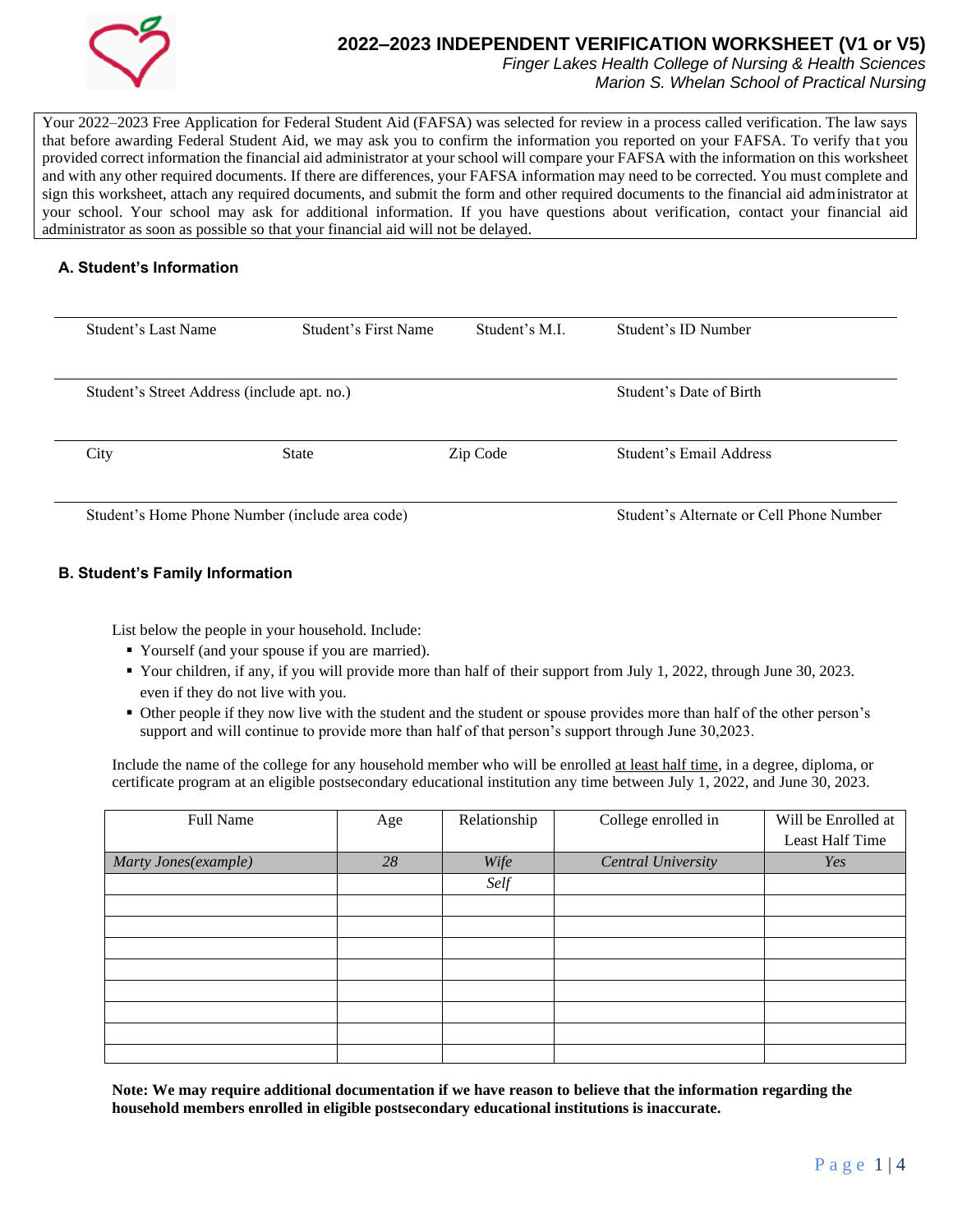## **2022–2023 INDEPENDENT VERIFICATION WORKSHEET (V1 V5)**

**Student's Name: SSN:** 

#### **C. Student's Income Information to Be Verified**

#### 1. **Verification of 2020 Income Information for Student Tax Filers**

**Important Note:** The instructions below apply to the student and spouse if the student is married. Notify the financial aid office if the student or spouse filed separate IRS income tax returns for 2020 or had a change in marital status after December 31, 2020.

**Instructions**: Complete this section if the student (or spouse if married) filed or will file a 2020 IRS income tax return. The best way to verify income is by using the IRS Data Retrieval Tool (IRS DRT) that is part of FAFSA on the Web at FAFSA.gov. In most cases, no further documentation is needed to verify 2020 income information that was transferred into the student's FAFSA using the IRS DRT if that information was not changed by the FAFSA filer. *If you need more information about when, or how to use the IRS Data Retrieval Tool see your financial aid administrator.*

#### **Check the box that applies:**

The student has used the IRS Data Retrieval Tool in FAFSA on the Web to transfer 2020 IRS income information into the FAFSA. *Your school will use the IRS information that was transferred in the verification process*.

The student has not yet used the IRS Data Retrieval Tool but will use the tool to transfer 2020 IRS income information into the FAFSA once 2020 IRS tax return have been filed.

The student is unable or chooses not to use the IRS DRT in *FAFSA on the Web*, and instead will provide the school with a **2020 IRS Tax Return Transcript(s)** ) or a **signed copy of the 2020 income tax return and applicable schedules.**

A **2020 IRS Tax Return Transcript** may be obtained through:

- Get Transcript by MAIL Go to [www.irs.gov, u](http://www.irs.gov/)nder the Tools heading, click "Get a tax transcript." Click "Get Transcript by MAIL." Make sure to request the "IRS Tax Return Transcript" and *NOT* the "IRS Tax Account Transcript." The transcript is generally received within 10 business days from the IRS's receipt of the online request.
- Get Transcript ONLINE Go to [www.irs.gov, u](http://www.irs.gov/)nder the Tools heading, click "Get a tax transcript." Click"Get Transcript ONLINE." Make sure to request the "IRS Tax Return Transcript" and *NOT* the "IRS TaxAccount Transcript." To use the Get Transcript Online tool, the user must have (1) access to a valid email address, (2) a textenabled mobile phone (pay-as-you-go plans cannot be used) in the user's name, and (3) specific financial account numbers (such as a credit card number or an account number for a home mortgage or auto loan). The transcript displays online upon successful completion of the IRS's two-step authentication.
- Automated Telephone Request 1-800-908-9946. Transcript is generally received within 10 business days from the IRS's receipt of the telephone request.
- Paper Request Form IRS Form 4506T-EZ or IRS Form 4506-T. The transcript is generally received within 10 business days from the IRS's receipt of the paper request form.

The student and spouse filed separate 2020 IRS income tax returns, the IRS DRT cannot be used and the 2020 IRS Tax Return Transcript(s) or a signed copy of the 2020 income tax return and applicable schedules must be provided for each.

\_\_\_\_ Check here if a **2020 IRS Tax Return Transcript(s)** or a **signed copy of the 2020 income tax return and applicable schedules** is provided.

\_\_\_\_ Check here if a **2020 IRS Tax Return Transcript(s)** or a **signed copy of the 2020 income tax return and applicable schedules** will be provided later.

The student and/or spouse filed 2020 Non-IRS Income Tax Returns

A tax filer who filed an income tax return with a tax authority other than the IRS may provide a signed copy of his or her income tax return that was filed with the relevant tax authority. However, if we question the accuracy of the information on the signed copy of the income tax return, the tax filer must provide us with a copy of the tax account information issued by the relevant tax authority before verification can be completed.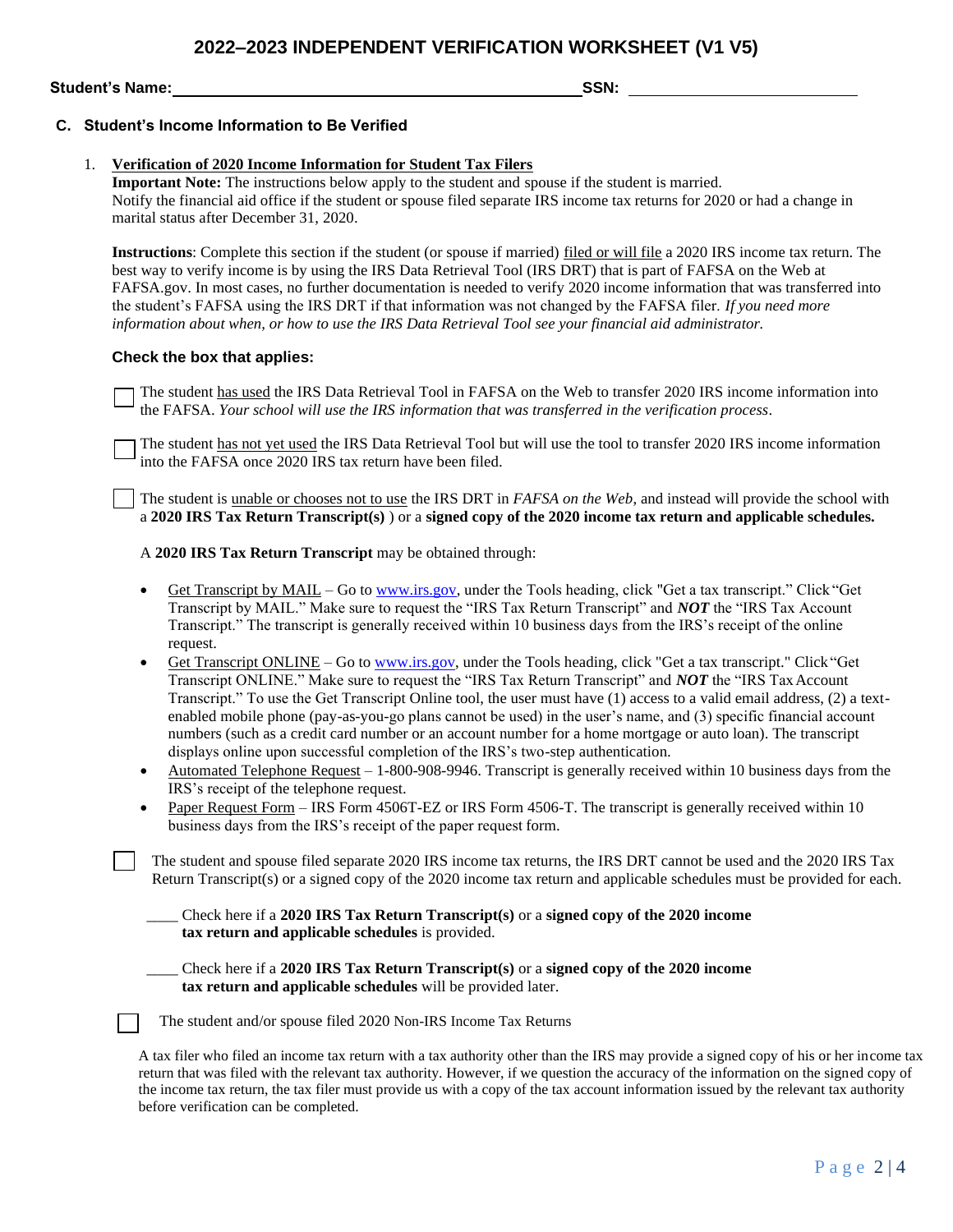**Student's Name: SSN:** 

### **2. Verification of 2020 Income Information for Students with Unusual Circumstances**

Complete this section if the student and/or spouse hasfiled or will file a 2020 income tax return with any of the following circumstances.

#### **Check the box that applies:**

The student and/or spouse is required to file a 2020 IRS income tax return and **has been granted a filing extension by the IRS** beyond the six-month extension for tax year 2020, must provide:

- A copy of the IRS's approval of an extension beyond the automatic six-month extension if the individual requested an additional extension of the filing time for tax year 2020.
- Verification of Non-Filing (VNF) Letter (confirmation that the tax return has not yet been filed) from the IRS or other relevant tax authority dated on or after October 1, 2021 or a signed statement certifying that the individual attempted to obtain the VNF from the IRS and was unable to obtain the required documentation.
- A copy of IRS Form W–2 for each source of employment income received for tax year 2020 and,
- If self-employed, a signed statement certifying the amount of the individual's Adjusted Gross Income (AGI) and the U.S. income tax paid for tax year 2020.

Note: An individual granted a filing extension beyond the automatic six-month extension may be required to submit tax information using the IRS Data Retrieval Tool, by obtaining a transcript from the IRS, or by submitting a copy of the income tax return and the applicable schedules that were filed with the IRS that lists 2020 tax account information.

The student and/or spouse has **filed an amended IRS income tax return** for tax year 2020, must provide:

- **IRS DRT** information on an ISIR record with all tax information from the original tax return;
	- A signed copy of the 2020 IRS Form 1040 and the applicable schedules that were filed with the IRS; or
- A 2020 IRS Tax Return Transcript (that will only include information from the original tax return and does not have to be signed) or any other IRS tax transcript(s) that includes all of the income and tax information required to be verified.

The student and/or spouse was the **victim of IRS tax-related identity theft**, must provide:

- A Tax Return Database View (TRDBV) transcript obtained from the IRS, or if unable to obtain an TRDBV. Am equivalent document provided by the IRS or a copy of the signed 2020 income tax return and applicable schedules the individual filed with the IRS: **and**
- A statement signed and dated by the tax filer indicating that he or she was a victim of IRS tax-related identity theft and that the IRS is aware of the tax-related identity theft.